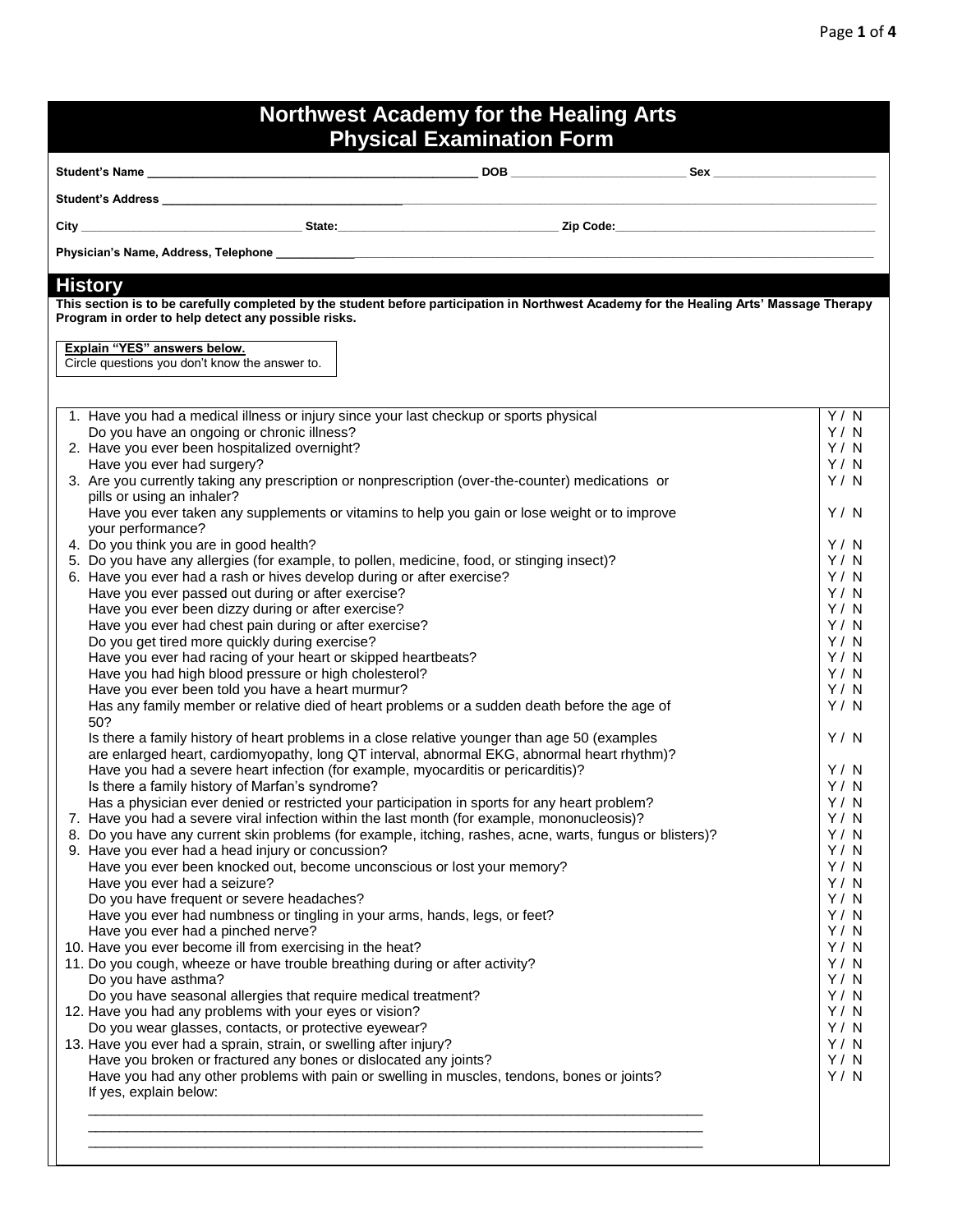## Page **2** of **4**

| 14. Do you want to weigh more or less than you do now?<br>Do you lose weight regularly to meet weight requirements for your sport?<br>15. Do you feel stressed out?<br>16. Record the dates of your most recent immunizations (shots) for<br>Tetanus _______ Measles _______ Hepatitis B______ Chickenpox_____<br><b>17. FEMALES ONLY</b><br>When was your most recent menstrual period? _________<br>How much time do you usually have from the start of one period to the start of another?_______<br>What was the longest time between periods in the last year?<br>18. ALL PARTICIPANTS: Explain "yes" answers here: | Y/N<br>Y/N<br>Y/N |  |  |  |
|--------------------------------------------------------------------------------------------------------------------------------------------------------------------------------------------------------------------------------------------------------------------------------------------------------------------------------------------------------------------------------------------------------------------------------------------------------------------------------------------------------------------------------------------------------------------------------------------------------------------------|-------------------|--|--|--|
|                                                                                                                                                                                                                                                                                                                                                                                                                                                                                                                                                                                                                          |                   |  |  |  |
|                                                                                                                                                                                                                                                                                                                                                                                                                                                                                                                                                                                                                          |                   |  |  |  |
|                                                                                                                                                                                                                                                                                                                                                                                                                                                                                                                                                                                                                          |                   |  |  |  |
|                                                                                                                                                                                                                                                                                                                                                                                                                                                                                                                                                                                                                          |                   |  |  |  |
|                                                                                                                                                                                                                                                                                                                                                                                                                                                                                                                                                                                                                          |                   |  |  |  |
| THE FOLLOWING QUESTIONS TO BE FILLED-IN BY PHYSICIAN:                                                                                                                                                                                                                                                                                                                                                                                                                                                                                                                                                                    |                   |  |  |  |
| <b>Follow-Up Questions About More Sensitive Issues:</b><br>2. How many hours do you sleep at night? _________________ Do you wake frequently? Y N Reason for waking:<br>3. Do you feel stressed out or under a lot of pressure? Y N                                                                                                                                                                                                                                                                                                                                                                                      |                   |  |  |  |
| 4. Do you ever feel so sad or hopeless that you stop doing some of your usual activities for more than a few days? Y N<br>Y N<br>5. Do you feel safe?<br>6. Do you drink alcohol? Y N Amount: Frequency:                                                                                                                                                                                                                                                                                                                                                                                                                 |                   |  |  |  |
| 7. Do you currently smoke? Y N Amount: Frequency:                                                                                                                                                                                                                                                                                                                                                                                                                                                                                                                                                                        |                   |  |  |  |
| Y N Amount: Frequency: Type:                                                                                                                                                                                                                                                                                                                                                                                                                                                                                                                                                                                             |                   |  |  |  |
| 9. Do you use recreational drugs?<br>10. Are you currently taking any prescription drugs? Y N                                                                                                                                                                                                                                                                                                                                                                                                                                                                                                                            |                   |  |  |  |
|                                                                                                                                                                                                                                                                                                                                                                                                                                                                                                                                                                                                                          |                   |  |  |  |
| Notes About Follow-Up Questions:                                                                                                                                                                                                                                                                                                                                                                                                                                                                                                                                                                                         |                   |  |  |  |
|                                                                                                                                                                                                                                                                                                                                                                                                                                                                                                                                                                                                                          |                   |  |  |  |
|                                                                                                                                                                                                                                                                                                                                                                                                                                                                                                                                                                                                                          |                   |  |  |  |
|                                                                                                                                                                                                                                                                                                                                                                                                                                                                                                                                                                                                                          |                   |  |  |  |
|                                                                                                                                                                                                                                                                                                                                                                                                                                                                                                                                                                                                                          |                   |  |  |  |
| <b>MEDICAL EXAM</b><br>Height _______ Weight _________ BMI (optional) _______ % Body fat (optional) ______ Arm Span________                                                                                                                                                                                                                                                                                                                                                                                                                                                                                              |                   |  |  |  |
|                                                                                                                                                                                                                                                                                                                                                                                                                                                                                                                                                                                                                          |                   |  |  |  |
| Vision: R 20/____ L 20/____ Corrected: Y / N Contacts: Y / N Hearing: R____ L____                                                                                                                                                                                                                                                                                                                                                                                                                                                                                                                                        |                   |  |  |  |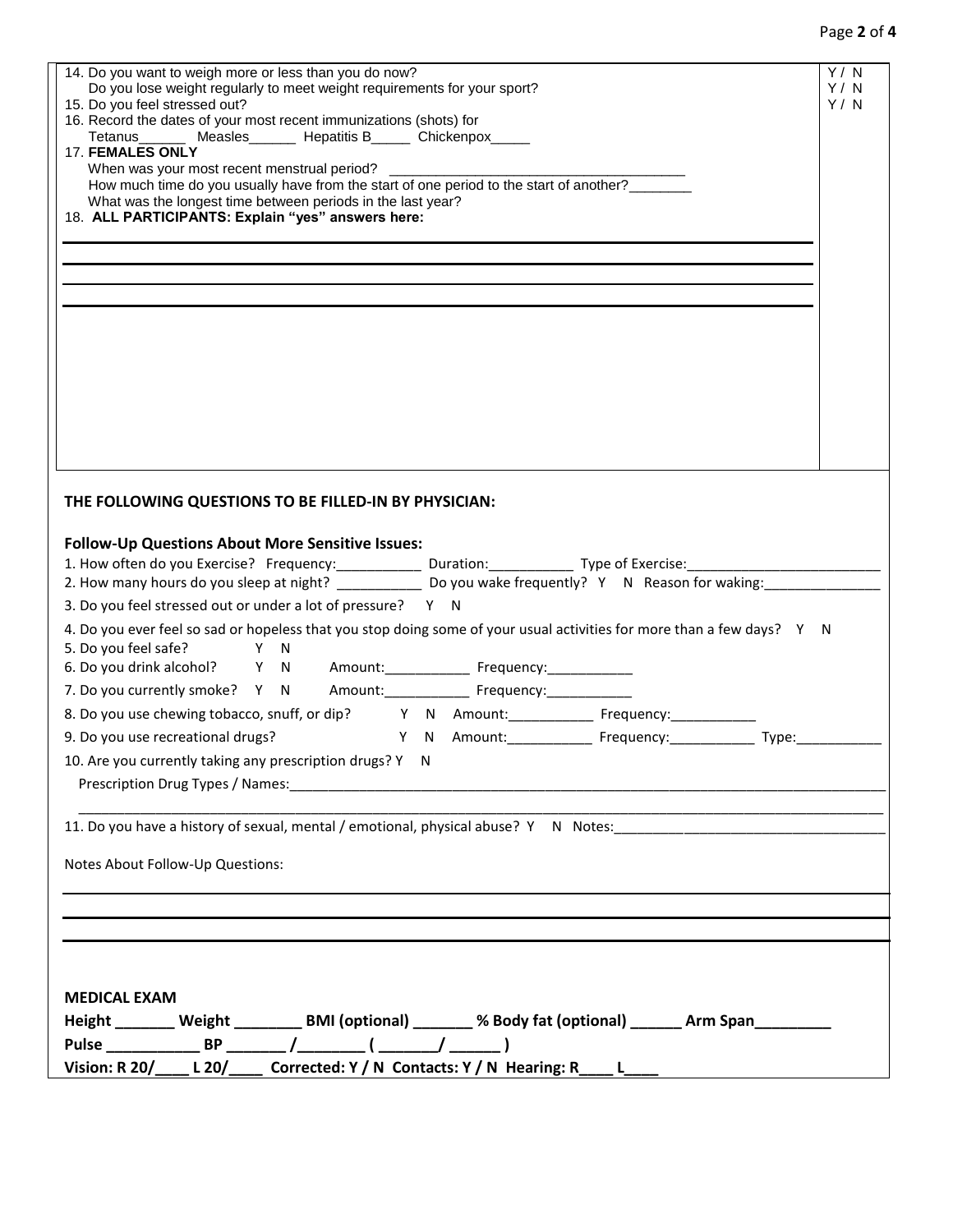| <b>Exam</b>                 | <b>Normal</b>   | <b>Abnormal Notes</b> |
|-----------------------------|-----------------|-----------------------|
| Appearance                  | Y/N             |                       |
| Eyes                        | Y/N             |                       |
| Pupils                      | Equal / Unequal |                       |
| Ears/Nose                   | Y/N             |                       |
| Hearing                     | Y/N             |                       |
| Throat                      | Y/N             |                       |
| Dental                      | Y/N             |                       |
| Lymph Nodes                 | Y/N             |                       |
| Thyroid                     | Y/N             |                       |
| <b>Heart</b>                | Y/N             |                       |
| <b>Murmurs</b>              | Y/N             |                       |
| Pulses                      | Y/N             |                       |
| Lungs                       | Y/N             |                       |
| Abdomen                     | Y/N             |                       |
| <b>Genitourinary (Male)</b> | Y/N             |                       |
| Hernia                      | Y/N             |                       |
| Skin                        | Y/N             |                       |
| Musculoskeletal             |                 |                       |
| Neck                        | Y/N             |                       |
| <b>Back</b>                 | Y/N             |                       |
| Shoulder/Arm                | Y/N             |                       |
| Elbow/Forearm               | Y/N             |                       |
| Wrist/Hand/Fingers          | Y/N             |                       |
| Hip/Thigh                   | Y/N             |                       |
| Knee                        | Y/N             |                       |
| Leg/Ankle                   | Y/N             |                       |
| Foot/Toes                   | Y/N             |                       |

**Does this patient have any local or systemic conditions that may limit their ability to safely give or receive full body Swedish or deep tissue massage? Y / N If yes, please explain:** 

\_\_\_\_\_\_\_\_\_\_\_\_\_\_\_\_\_\_\_\_\_\_\_\_\_\_\_\_\_\_\_\_\_\_\_\_\_\_\_\_\_\_\_\_\_\_\_\_\_\_\_\_\_\_\_\_\_\_\_\_\_\_\_\_\_\_\_\_\_\_\_\_\_\_\_\_\_\_\_\_\_\_\_\_\_\_\_\_\_\_\_\_\_\_\_\_\_\_\_\_\_\_

Additional Notes:

Physician Signature:\_\_\_\_\_\_\_\_\_\_\_\_\_\_\_\_\_\_\_\_\_\_\_\_\_\_\_\_\_\_\_\_\_\_\_\_\_\_\_\_\_\_\_\_\_\_\_\_\_\_\_ Date: \_\_\_\_\_\_\_\_\_\_\_\_\_\_\_\_\_\_\_\_

Physician Address:\_\_\_\_\_\_\_\_\_\_\_\_\_\_\_\_\_\_\_\_\_\_\_\_\_\_\_\_\_\_\_\_\_\_\_\_\_\_\_\_\_\_\_\_\_\_\_\_\_\_\_\_\_\_\_\_\_\_\_\_\_\_\_\_\_\_\_\_\_\_\_\_\_\_\_\_\_\_

Please mail this form to the Northwest Academy Admissions Department at:

**2701 California Ave SW, #268 Seattle, WA 98116**